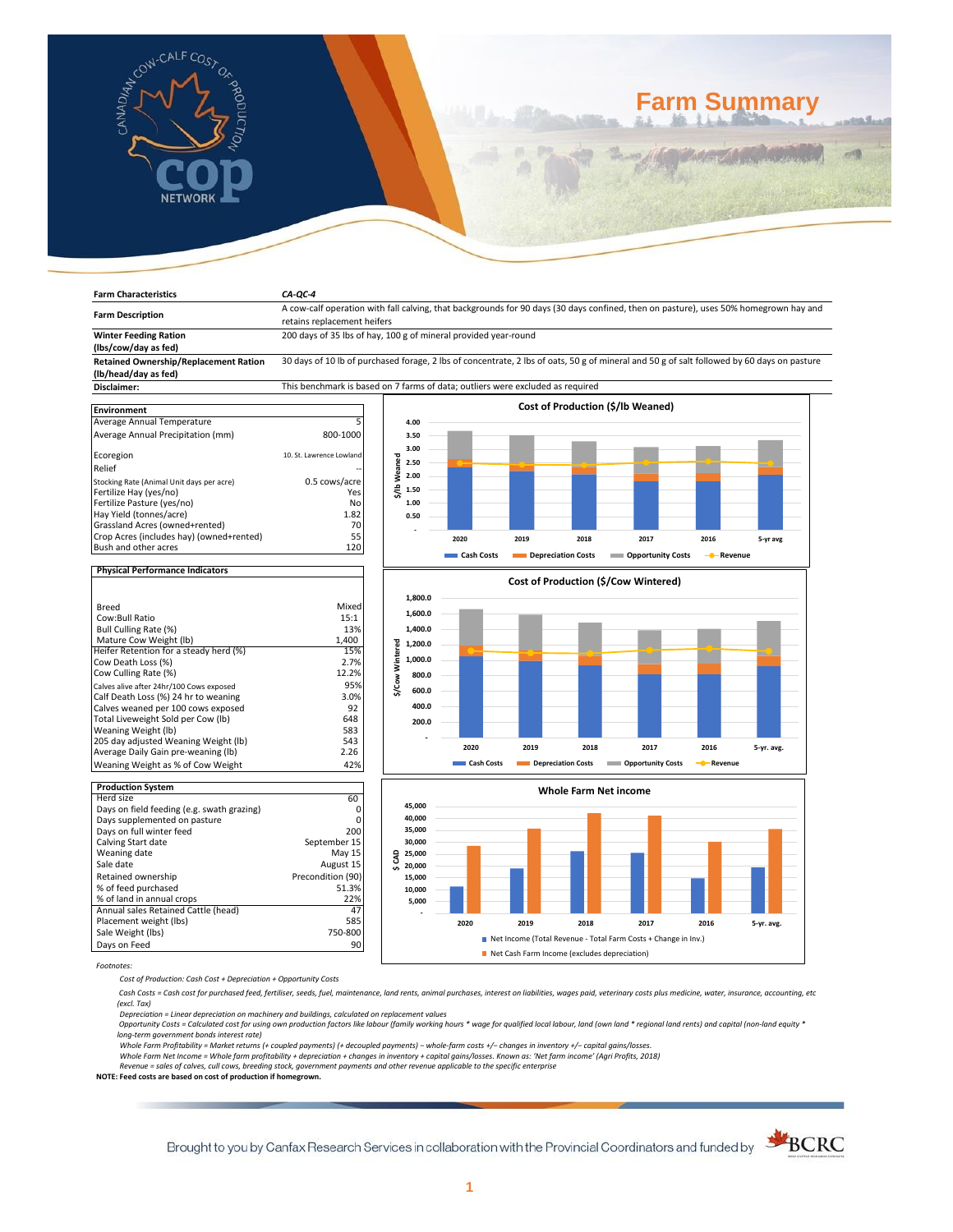# **Whole Farm Overview Page**

| Whole Farm Overview Page                                       |           |                          |                                           |                          |                  |                          |                          |
|----------------------------------------------------------------|-----------|--------------------------|-------------------------------------------|--------------------------|------------------|--------------------------|--------------------------|
| Overview                                                       |           |                          |                                           |                          |                  |                          |                          |
| <b>Operation Maturity</b>                                      | Medium    |                          |                                           |                          |                  |                          |                          |
| <b>Herd Size</b><br>Paid Labour (hours)                        | 60        |                          | Beef Animals Sold from Retained Ownership |                          | 47               |                          |                          |
| Unpaid Labour (hours)                                          | 2,593     |                          |                                           |                          |                  |                          |                          |
| Average wages - paid and unpaid (\$/hr)                        | 20.00     |                          |                                           |                          |                  |                          |                          |
| Revenue                                                        |           | 2020                     | 2019                                      | 2018                     | 2017             | 2016                     | 5-yr. avg.               |
| <b>Market Revenue</b>                                          | 5-yr avg  | 139,733                  | 135,373                                   | 139,536                  | 135,221          | 129.983                  | 135,969                  |
| Cow-Calf                                                       | 40%       | 67,195                   | 65,628                                    | 65,184                   | 67,778           | 68,968                   | 66,951                   |
| Cash Crops<br><b>Retained Ownership</b>                        | 0%<br>41% | 72,538                   | 69,745                                    | 74,352                   | 67,443           | 61,014                   | 69,018                   |
| <b>Government Payments</b>                                     | 18%       | 28,421                   | 32,965                                    | 35,701                   | 32,369           | 23,667                   | 30,625                   |
| Other Farm Revenue +                                           | 1%        | 1,413                    | 1,414                                     | 1,415                    | 1,414            | 1,413                    | 1,414                    |
| <b>Total Revenue</b>                                           | 100%      | 169,566                  | 169,752                                   | 176,651                  | 169,004          | 155,063                  | 168,007                  |
| Change in Inventory                                            |           | $\bar{z}$                | ÷,                                        | ÷,                       | ÷,               | ä,                       | ÷,                       |
| <b>Expenses</b>                                                |           | 2020                     | 2019                                      | 2018                     | 2017             | 2016                     | 5-yr. avg.               |
| <b>Depreciation</b>                                            |           | 17,201                   | 16,775                                    | 16,100                   | 15,691           | 15,403                   | 16,234                   |
| Machinery                                                      |           | 8,150                    | 7,878                                     | 7,423                    | 7,189            | 7,042                    | 7,537                    |
| <b>Buildings</b>                                               |           | 9,051                    | 8,897                                     | 8,677                    | 8,502            | 8,361                    | 8,698                    |
| <b>Overhead costs</b>                                          |           | 26,809                   | 28,289                                    | 27,844                   | 26,128           | 25,164                   | 26,847                   |
| Land improvement                                               |           | 1,836                    | 1,820                                     | 1,778                    | 1,739            | 1,702                    | 1,775                    |
| Machinery Maintenance                                          |           | 5,374                    | 5,302                                     | 5,207                    | 5,155            | 5,066                    | 5,221                    |
| <b>Buildings Maintenance</b>                                   |           | 3,598                    | 3,585                                     | 3,484                    | 3,366            | 3,280                    | 3,463                    |
| Contract labour                                                |           | 1,311                    | 1,272                                     | 1,216                    | 1,165            | 1,143                    | 1,221                    |
| Diesel, Gasoline, Natural Gas                                  |           | 4,176                    | 5,979                                     | 6,261                    | 5,212            | 4,647                    | 5,255                    |
| Electricity                                                    |           | 1,251                    | 1,306                                     | 1,227                    | 1,156            | 1,141                    | 1,216                    |
| Water                                                          |           | $\overline{\phantom{a}}$ | ä,                                        | ä,                       | $\sim$           | $\overline{\phantom{a}}$ | ÷,                       |
| Farm insurance                                                 |           | 3,759                    | 3,647                                     | 3,488                    | 3,339            | 3,277                    | 3,502                    |
| Disability and accident insurance                              |           | $\sim$                   |                                           | ÷                        | ÷                |                          | $\sim$                   |
| Farm taxes and duties                                          |           | 1,713                    | 1,662                                     | 1,589                    | 1,522            | 1,493                    | 1,596                    |
| Advisor costs                                                  |           | 1,041                    | 1,010                                     | 966                      | 925              | 908                      | 970                      |
| Accountant & legal fees                                        |           | 1,081                    | 1,049                                     | 1,003                    | 960              | 942                      | 1,007                    |
| Phone & utilities                                              |           | 1,669                    | 1,657                                     | 1,625                    | 1,589            | 1,564                    | 1,621                    |
| Other overhead costs                                           |           |                          |                                           | ٠                        |                  | $\sim$                   | ٠                        |
| <b>Wages, rent and interest payments</b>                       |           | 10,651                   | 10,151                                    | 9,357                    | 8,469            | 7,828                    | 9,291                    |
| Paid Labour                                                    |           |                          |                                           |                          |                  |                          |                          |
| <b>Unpaid Labour</b>                                           |           | 24,943                   | 25,138                                    | 24,231                   | 25,991           | 27,501                   | 25,561                   |
| Total land rents                                               |           | 4,390                    | 4,091                                     | 3,845                    | 3,551            | 3,281                    | 3,832                    |
| Total Interest on debt                                         |           | 6,261                    | 6,059                                     | 5,512                    | 4,919            | 4,547                    | 5,460                    |
| Cow-Calf                                                       |           | 40,493                   | 36,340                                    | 34,275                   | 27,688           | 27,699                   | 33,299                   |
| Animal purchases                                               |           | 1,750                    | 1,750                                     | 1,750                    | 1,750            | 1,750                    | 1,750                    |
| Purchased feed                                                 |           | 32,246                   | 28,682                                    | 26,488                   | 20,794           | 20,387                   | 25,719                   |
| Other fixed and var. costs *                                   |           | 6,497                    | 5,909                                     | 6,037                    | 5,144            | 5,561                    | 5,830                    |
|                                                                |           |                          |                                           |                          |                  |                          |                          |
| <b>Retained Ownership</b><br>Animal purchases                  |           | 60,616<br>54,642         | 56,673<br>51,225                          | 60,437<br>55,249         | 63,043<br>58,547 | 61,732<br>57,465         | 60,500<br>55,426         |
| Purchased feed                                                 |           | 4,278                    | 3,646                                     | 3,368                    | 2,814            | 2,616                    | 3,344                    |
| Other fixed and var. costs *                                   |           | 1,696                    | 1,802                                     | 1,820                    | 1,681            | 1,651                    | 1,730                    |
|                                                                |           |                          |                                           |                          |                  |                          |                          |
| Crop and forage                                                |           | 2,512                    | 2,566                                     | 2,482                    | 2,443            | 2,465                    | 2,494                    |
| Seed<br>Fertilizer                                             |           | 412<br>1,080             | 434<br>1,120                              | 398<br>1,090             | 395<br>1,078     | 403<br>1,106             | 408<br>1,095             |
| Herbicide                                                      |           | $\overline{\phantom{a}}$ | ٠                                         | $\overline{\phantom{a}}$ | ٠                | $\overline{\phantom{a}}$ | $\overline{\phantom{a}}$ |
| Fungicide & Insecticide                                        |           |                          |                                           |                          |                  |                          |                          |
| Irrigation                                                     |           |                          |                                           |                          |                  |                          |                          |
| Contract labour<br>Fuel costs (crop & forage)                  |           |                          |                                           |                          |                  |                          |                          |
| Other crop and forage                                          |           | 1,020                    | 1,013                                     | 993                      | 971              | 956                      | 991                      |
| Total Farm Costs (excludes unpaid labour)                      |           | 158,282                  | 150,794                                   | 150,495                  | 143,462          | 140,291                  | 148,665                  |
| Cash Costs (Total Farm Costs - Depreciation)                   |           | 141,081                  | 134,019                                   | 134,395                  | 127,771          | 124,888                  | 132,431                  |
| Depreciation & Opportunity Costs (including unpaid labour)     |           | 42,144                   | 41,914                                    | 40,331                   | 41,682           | 42,904                   | 41,795                   |
| Total Economic Costs (cash, depr, opportunity)                 |           | 183,225                  | 175,933                                   | 174,726                  | 169,452          | 167,793                  | 174,226                  |
| <b>Profits</b>                                                 |           | 2020                     | 2019                                      | 2018                     | 2017             | 2016                     | 5-yr. avg.               |
| Net Income (Total Revenue - Total Farm Costs + Change in Inv.) |           | 11,285                   | 18,958                                    | 26,156                   | 25,543           | 14,772                   | 19,343                   |
| Net Cash Farm Income (excludes depreciation)                   |           | 28,484                   | 35,731                                    | 42,253                   | 41,232           | 30,174                   | 35,575                   |

ᵻ Other Farm Revenue includes: Other enterprises, capital gains and losses as well as calculated interest on savings based on the models previous year profits.

\*Other fixed and var. costs includes: veterinary, medicine, maintenance and spare parts, and other/miscellaneous



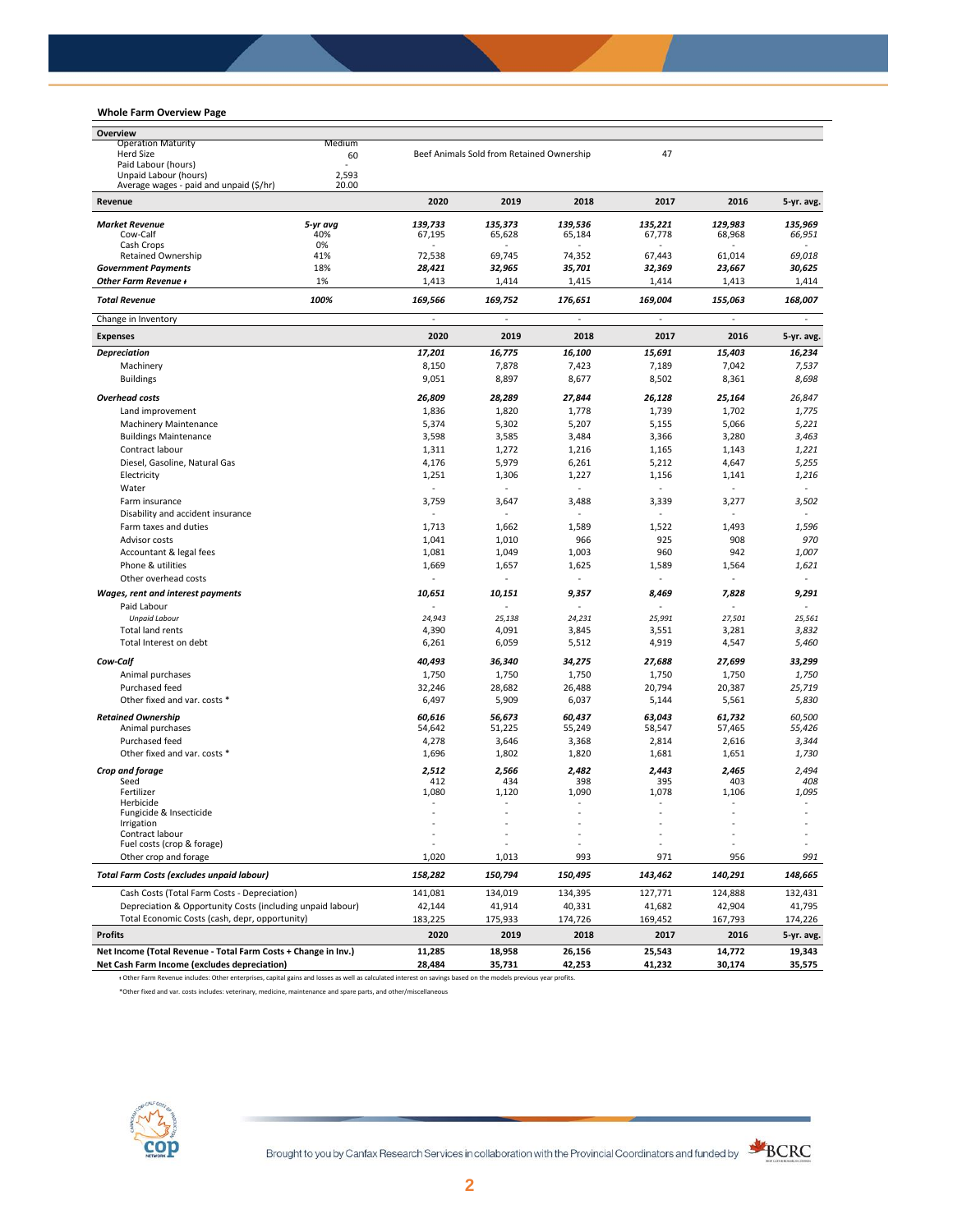| Cow-Calf Enterprise (\$/Cow Wintered)                    | 2020                     | 2019           | 2018                | 2017                     | 2016           | 5 yr. avg.               |
|----------------------------------------------------------|--------------------------|----------------|---------------------|--------------------------|----------------|--------------------------|
| Cows Wintered *                                          | 60                       | 60             | 60                  | 60                       | 60             | 60                       |
| Average male and female calf price (\$/head)             | 1,184                    | 1,184          | 1,184               | 1,184                    | 1,184          | 1,184                    |
| <b>REVENUE</b>                                           |                          | L.             | L.                  |                          | $\overline{a}$ |                          |
| Cow Calf                                                 | 1,120                    | 1,094          | 1,086               | 1,130                    | 1,149          | 1,116                    |
| Cull animals and slaughter receipts                      | 209                      | 183            | 176                 | 219                      | 239            | 205                      |
| Breeding livestock receipts                              | ÷.                       | ÷              | ÷,                  | ÷                        | ÷,             | ÷                        |
| Calf Sales and transfer to retained ownership enterprise | 911                      | 911            | 911                 | 911                      | 911            | 911                      |
| Government payments                                      | $\sim$                   | ÷,             | ÷,                  | $\sim$                   | ÷,             | $\overline{\phantom{a}}$ |
| Other returns                                            | $\overline{\phantom{a}}$ | ٠              | $\overline{a}$      | $\overline{\phantom{a}}$ | ÷,             | $\sim$                   |
| <b>Total Cow-Calf Revenue</b>                            | 1,120                    | 1,094          | 1,086               | 1,130                    | 1,149          | 1,116                    |
| <b>VARIABLE COSTS</b>                                    | ä,                       | L.             | $\bar{\phantom{a}}$ | ä,                       | ÷.             | $\omega$                 |
| Animal purchases                                         | 29.2                     | 29.2           | 29.2                | 29.2                     | 29.2           | 29                       |
| Feed (purchase feed, fertiliser, seed, pesticides)       | 601.3                    | 542.6          | 503.9               | 408.5                    | 402.0          | 492                      |
| Machinery (maintenance, depreciation, contractor)        | 117.7                    | 115.6          | 106.7               | 111.7                    | 115.9          | 114                      |
| Fuel, energy, lubricants, water                          | 43.1                     | 58.3           | 57.7                | 52.6                     | 50.6           | 52                       |
| Vet & medicine                                           | 39.0                     | 38.0           | 36.7                | 35.4                     | 34.7           | 37                       |
| Other inputs cow calf enterprise                         | 99.4                     | 90.2           | 91.6                | 79.1                     | 87.9           | 90                       |
| Labour                                                   |                          |                |                     |                          |                |                          |
| Paid Labour                                              | ÷.                       | ÷,             | ÷,                  | ÷                        | ÷,             |                          |
| Unpaid Labour                                            | 415.7                    | 406.5          | 374.7               | 384.8                    | 399.6          | 396                      |
| <b>Total Variable Costs</b>                              | 1,345.3                  | 1,280.2        | 1,200.6             | 1,101.2                  | 1,119.9        | 1,209                    |
| <b>CAPITAL COSTS</b>                                     |                          |                |                     |                          |                |                          |
| Insurance, taxes                                         | 51.9                     | 50.6           | 47.2                | 47.4                     | 48.4           | 49                       |
| Buildings (maintenance, depreciation)                    | 100.4                    | 99.8           | 93.7                | 98.1                     | 101.8          | 99                       |
| Land Cost                                                | ä,                       | $\blacksquare$ | ÷.                  | ÷                        | ÷,             |                          |
| <b>Rented Land</b>                                       | 56.5                     | 52.8           | 49.1                | 46.2                     | 43.4           | 50                       |
| Own Land                                                 | 14.4                     | 14.4           | 14.2                | 14.5                     | 11.8           | 14                       |
| Capital Costs                                            | L.                       | ÷,             |                     | $\blacksquare$           | ÷.             |                          |
| Liabilities                                              | 49.7                     | 48.5           | 42.5                | 40.7                     | 39.8           | 44                       |
| Own capital                                              | 41.7                     | 40.3           | 37.4                | 38.4                     | 39.2           | 39                       |
| <b>Total Capital Costs</b>                               | 314.4                    | 306.3          | 284.1               | 285.4                    | 284.5          | 295                      |
| <b>COSTS</b>                                             |                          |                |                     |                          |                |                          |
| Cash Costs                                               | 1,051.5                  | 991.2          | 934.2               | 819.1                    | 819.0          | 923                      |
| <b>Depreciation Costs</b>                                | 136.5                    | 134.1          | 124.1               | 129.7                    | 134.7          | 132                      |
| <b>Opportunity Costs</b>                                 | 471.8                    | 461.2          | 426.3               | 437.7                    | 450.7          | 450                      |
| <b>Total Production Costs</b>                            | 1,659.8                  | 1,586.5        | 1,484.6             | 1,386.5                  | 1,404.4        | 1,504                    |
| <b>Profits</b>                                           | 2020                     | 2019           | 2018                | 2017                     | 2016           | 5-yr. avg.               |
| Short-term profit (cash costs)                           | 68.4                     | 102.6          | 152.2               | 310.6                    | 330.5          | 193                      |
| Medium-term profit (cash + depreciation)                 | (68.1)                   | (31.6)         | 28.1                | 180.8                    | 195.8          | 61                       |
| Long-term profit (cash + depreciation + opportunity)     | (539.9)                  | (492.7)        | (398.2)             | (256.9)                  | (254.9)        | (389)                    |
|                                                          |                          |                |                     |                          |                |                          |

\*Model Maintains a stable herd size

Costs and revenue are reported for a calendar (e.g. January to December). It reflects revenue and expenses that a producer experiences over that period. Producers who want a cash flow analysis typically use a calendar or agricultural year. This method is often preferred by lenders when getting evaluated for a line of credit or a loan. The model maintains a stable herd, retention rates were adjusted to ensure that

C<mark>ash Costs</mark><br>Cash costs are the outlays over the course of the year, including machine repairs, paid labour, costs of feed production, and purchased feed. CDN COP Network bases cash costs on actual costs of production. Agr market value for some cash costs, including feed.

The cost of producing the feed on-farm and the purchased feed costs as used in that year to reflect the experience and situation of producers. Production inputs, land and any purchased feeds utilized that year are included model. Below are the included costs for feed production:

moder.outwhat was made used to receip would continuour.<br>**Feed:** Calculated as feed cost (purchase feed + fertilizer, seed and pesticides for own feed production) + machinery cost (machinery maintenance + depreciation + con rents paid + opportunity cost own land)

**Land:** separated into owned and rented land, includes both crop and pastureland. Land costs = Rents paid + calculated land rents for own land (opportunity cost).

By using the cost of land, the advantage that mature operations have is clearly shown as their cost structure is lower when l and has been fully paid off.

# **Allocation**

Generic allocation uses percent revenues from each commodity to cover overheads and utilizes accounting data for the overhead costs. This takes the approach that overheads and fixed costs will be covered by something grown commodities grown. It should be recognized that as commodity prices fluctuate and revenues to each enterprise fluctuate, the shifting shares will change the cost structure for each enterprise from year to year.

# **Depreciation**

Depreciation on buildings and machinery is a non-cash cost that reveals the ability of the farm to continue operating if an asset needs replacement. Differences in depreciation costs between AgriProfit\$ and the CDN COP Network primarily comes from the use of specific (AgriP rofit\$) versus generic (CDN COP Network) allocation. Where generic allocation results in machine

### **Opportunity Costs**

Provincing COSS are the non-cash costs that reveal the opportunity of using different resources. These costs can include Unpaid labour, renting out land, the opportunity of selling or buying feed production, and return to capital.

required.<br>Land: The Opportunity costs of land are the rents for new contracts if the farm rents out owned land. It reflects the future cost of renting land. If the producers' profits of utilizing the land outweigh the prof utilizing owned land for production should be preferred and vice-versa.<br>**Labour:** The opportunity costs of labour are the calculated wage for family labour, either off-farm salary or farm manager salary. It is important to

same type of labour.

**Capita**l: The opportunity cost of capital is the interest rate for long-term government bonds multiplied by the equity without land (values of machines, buildings, livestock, circulating capital, less total loans). If the

### **Unit Reported**

Often cow-calf COP is expressed as dollars per cow wintered (\$/cow wintered) which adjusts the calf price per head for the number of calves sold per 100 cows. When evaluating overall cost structure to identify areas for<br>im

however..export of the structure with the structure of the break-even cost. allowing them to compare with posted market prices for their calves' average weight category. This break-even price will depend on the percentage weaned that year from the cow herd. The higher percent weaned, the lower per pound the break -even price will be.



Brought to you by Canfax Research Services in collaboration with the Provincial Coordinators and funded by

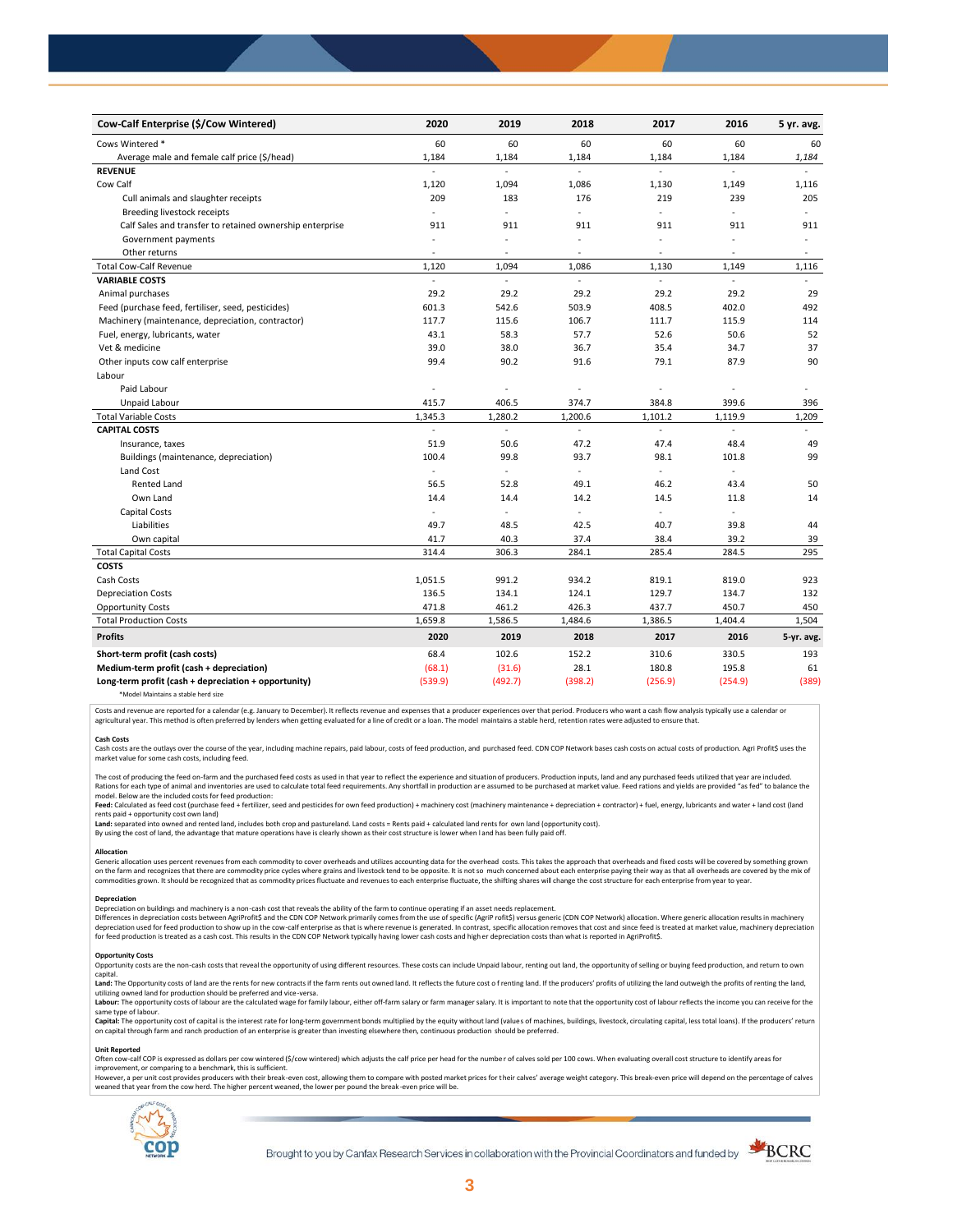| Cow-Calf Enterprise (\$/lb Weaned)                       | 2020                     | 2019           | 2018           | 2017           | 2016          | 5 yr. avg. |
|----------------------------------------------------------|--------------------------|----------------|----------------|----------------|---------------|------------|
| <b>Pounds Weaned</b>                                     | 26,970                   | 26,970         | 26,970         | 26,970         | 26,970        | 26,970     |
| Average male and female weaning weight (lbs)             | 583                      | 583            | 583            | 583            | 583           |            |
| Average male and female calf price at weaning (\$/lb)    | 2.03                     | 2.03           | 2.03           | 2.03           | 2.03          | 2.03       |
| <b>REVENUE</b>                                           | ä,                       | L.             | ä,             | ä,             | $\mathcal{L}$ |            |
| Cow Calf Operation                                       | 2.49                     | 2.43           | 2.42           | 2.51           | 2.56          | 2.48       |
| Cull animals and slaughter receipts                      | 0.47                     | 0.41           | 0.39           | 0.49           | 0.53          | 0.46       |
| Breeding livestock receipts                              | $\bar{z}$                | ä,             | L.             | $\blacksquare$ | ÷,            | $\equiv$   |
| Calf Sales and transfer to retained ownership enterprise | 2.03                     | 2.03           | 2.03           | 2.03           | 2.03          | 2.03       |
| Government payments                                      |                          | ÷,             | L,             | ä,             |               | ÷.         |
| Other returns                                            | $\sim$                   | ٠              | ٠              | $\sim$         | $\sim$        | $\sim$     |
| <b>Total Cow-Calf Revenue</b>                            | 2.49                     | 2.43           | 2.42           | 2.51           | 2.56          | 2.48       |
| <b>VARIABLE COSTS</b>                                    | $\overline{\phantom{a}}$ | ä,             | L.             | L.             | $\sim$        |            |
| Animal purchases                                         | 0.06                     | 0.06           | 0.06           | 0.06           | 0.06          | 0.06       |
| Feed (purchase feed, fertiliser, seed, pesticides)       | 1.34                     | 1.21           | 1.12           | 0.91           | 0.89          | 1.09       |
| Machinery (maintenance, depreciation, contractor)        | 0.26                     | 0.26           | 0.24           | 0.25           | 0.26          | 0.25       |
| Fuel, energy, lubricants, water                          | 0.10                     | 0.13           | 0.13           | 0.12           | 0.11          | 0.12       |
| Vet & medicine                                           | 0.09                     | 0.08           | 0.08           | 0.08           | 0.08          | 0.08       |
| Other inputs cow calf enterprise                         | 0.22                     | 0.20           | 0.20           | 0.18           | 0.20          | 0.20       |
| Labour                                                   |                          |                |                |                |               |            |
| Paid Labour                                              | $\overline{\phantom{a}}$ | $\blacksquare$ | ÷,             | ä,             | ÷,            |            |
| Unpaid Labour                                            | 0.92                     | 0.90           | 0.83           | 0.86           | 0.89          | 0.88       |
| <b>Total Variable Costs</b>                              | 3.0                      | 2.8            | 2.7            | 2.4            | 2.5           | 2.7        |
| <b>CAPITAL COSTS</b>                                     | $\overline{a}$           | L.             | $\blacksquare$ | L.             | L.            |            |
| Insurance, taxes                                         | 0.12                     | 0.11           | 0.10           | 0.11           | 0.11          | 0.11       |
| Buildings (maintenance, depreciation)                    | 0.22                     | 0.22           | 0.21           | 0.22           | 0.23          | 0.22       |
| Land Cost                                                |                          |                |                |                |               |            |
| <b>Rented Land</b>                                       | 0.13                     | 0.12           | 0.11           | 0.10           | 0.10          | 0.11       |
| Owned Land                                               | 0.03                     | 0.03           | 0.03           | 0.03           | 0.03          | 0.03       |
| <b>Capital Costs</b>                                     |                          |                |                |                |               |            |
| Liabilities                                              | 0.11                     | 0.11           | 0.09           | 0.09           | 0.09          | 0.10       |
| Own capital                                              | 0.09                     | 0.09           | 0.08           | 0.09           | 0.09          | 0.09       |
| <b>Total Capital Costs</b>                               | 0.7                      | 0.7            | 0.6            | 0.6            | 0.6           | 0.7        |
| <b>COSTS</b>                                             |                          |                |                |                |               |            |
| Cash Costs                                               | 2.34                     | 2.21           | 2.08           | 1.82           | 1.82          | 2.05       |
| <b>Depreciation Costs</b>                                | 0.30                     | 0.30           | 0.28           | 0.29           | 0.30          | 0.29       |
| <b>Opportunity Costs</b>                                 | 1.05                     | 1.03           | 0.95           | 0.97           | 1.00          | 1.00       |
| <b>Total Production Costs</b>                            | 3.69                     | 3.53           | 3.30           | 3.08           | 3.12          | 3.35       |
| <b>Profits</b>                                           | 2020                     | 2019           | 2018           | 2017           | 2016          | 5-yr. avg. |
| Short-term profit (cash costs)                           | 0.15                     | 0.23           | 0.34           | 0.69           | 0.74          | 0.43       |
| Medium-term profit (cash + depreciation)                 | (0.15)                   | (0.07)         | 0.06           | 0.40           | 0.44          | 0.14       |
| Long-term profit (cash + depreciation + opportunity)     | (1.20)                   | (1.10)         | (0.89)         | (0.57)         | (0.57)        | (0.86)     |

Costs and revenue are reported for a calendar (e.g. January to December). It reflects revenue and expenses that a producer experiences over that period. Producers who want a cash flow analysis typically use a calendar or<br>a

cash costs are the outlays over the course of the year, including machine repairs, paid labour, costs of feed production, and purchased feed. CDN COP Network bases cash costs on actual costs of production. Agri Profit\$ use market value for some cash costs, including feed.

The cost of producing the feed on-farm and the purchased feed costs as used in that year to reflect the experience and situation of producers. Production inputs, land and any purchased feeds utilized that year are included model. Below are the included costs for feed production:

Feed: Calculated as feed cost (purchase feed + fertilizer, seed and pesticides for own feed production) + machinery cost (machinery maintenance + depreciation + contractor) + fuel, energy, lubricants and water + land cost

Land: separated into owned and rented land, includes both crop and pastureland. Land costs = Rents paid + calculated land rents for own land (opportunity cost).

By using the cost of land, the advantage that mature operations have is clearly shown as their cost structure is lower when l and has been fully paid off. **Allocation**

Generic allocation uses percent revenues from each commodity to cover overheads and utilizes accounting data for the overhead costs. This takes the approach that overheads and fixed costs will be covered by something grown on the farm and recognizes that there are commodity price cycles where grains and livestock tend to be opposite. It is not so much concerned about each enterprise paying their way as that all overheads are covered by the m **Depreciation**

Depreciation on buildings and machinery is a non-cash cost that reveals the ability of the farm to continue operating if an asset needs replacement.

Differences in depreciation costs between AgriProfit\$ and the CDN COP Network primarily comes from the use of specific (AgriP rofit\$) versus generic (CDN COP Network) allocation. Where generic allocation results in machine

# **Opportunity Costs**

Opportunity costs are the non-cash costs that reveal the opportunity of using different resources. These costs can include Unpaid labour, renting out land, the opportunity of selling or buying feed production, and return t Land: The Opportunity costs of land are the rents for new contracts if the farm rents out owned land. It reflects the future cost of renting land. If the producers' profits of utilizing the land outweigh the profits of ren

utilizing owned land for production should be preferred and vice-versa.<br>**Labour:** The opportunity costs of labour are the calculated wage for family labour, either off-farm salary or farm manager salary. It is important to same type of labour.

Capital: The opportunity cost of capital is the interest rate for long-term government bonds multiplied by the equity without land (values of machines, buildings, livestock, circulating capital, less total loans). If the p on capital through farm and ranch production of an enterprise is greater than investing elsewhere then, continuous production should be preferred. **Unit Reported**

Often cow-calf COP is expressed as dollars per cow wintered (\$/cow wintered) which adjusts the calf price per head for the numbe r of calves sold per 100 cows. When evaluating overall cost structure to identify areas for

improvement, or comparing to a benchmark, this is sufficient.<br>However, a per unit cost provides producers with their break-even cost, allowing them to compare with posted market prices for their calves' average weight cate weaned that year from the cow herd. The higher percent weaned, the lower per pound the break -even price will be.



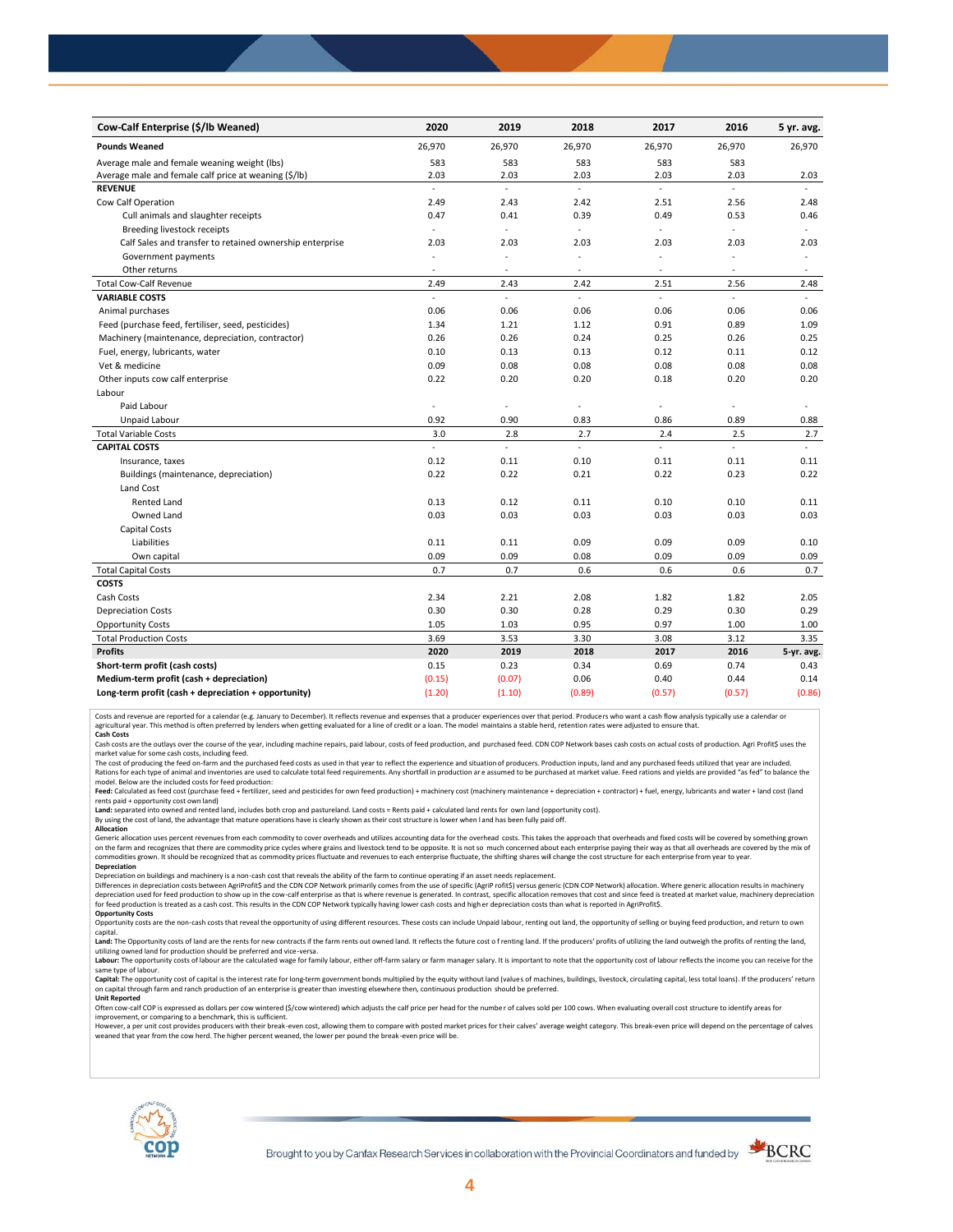| <b>RETAINED OWNERSHIP</b>                                 | 2020     | 2019     | 2018     | 2017     | 2016     | 5-yr. avg. |
|-----------------------------------------------------------|----------|----------|----------|----------|----------|------------|
| No. of beef cattle sold per year                          | 47       | 47       | 47       | 47       | 47       | 47         |
| Note: breeding stock sales are in the cow-calf enterprise |          |          |          |          |          |            |
| Placement weight (lbs)<br>585                             |          |          |          |          |          |            |
| Sale Weight (lbs)<br>750-800                              |          |          |          |          |          |            |
| 90<br>Days on Feed                                        |          |          |          |          |          |            |
| 2.22<br>Average Daily Gain (Ibs/day)                      |          |          |          |          |          |            |
| REVENUE (\$/head Sold)                                    | 2020     | 2019     | 2018     | 2017     | 2016     | 5-yr. avg. |
| Market Returns from Retained Ownership                    | 1,543.36 | 1,483.93 | 1,581.96 | 1,434.96 | 1,298.18 | 1,468.48   |
| Other Returns (Government payments, by-products)          |          |          |          |          |          |            |
| <b>Total Revenue</b>                                      | 1,543.36 | 1,483.93 | 1,581.96 | 1,434.96 | 1,298.18 | 1,468.48   |
| Costs (\$/head Sold)                                      | 2020     | 2019     | 2018     | 2017     | 2016     | 5-yr. avg. |
| <b>VARIABLE COSTS</b>                                     |          |          |          |          |          |            |
| Animal purchases                                          | 1,162.60 | 1,089.89 | 1,175.50 | 1,245.69 | 1,222.66 | 1,179.27   |
| Feed (purchase feed, fertiliser, seed, pesticides)        | 101.96   | 88.48    | 82.54    | 69.86    | 64.93    | 81.55      |
| Machinery (maintenance, depreciation, contractor)         | 162.21   | 156.79   | 155.41   | 141.87   | 130.92   | 149.44     |
| Fuel, energy, lubricants, water                           | 59.34    | 79.04    | 84.04    | 66.88    | 57.18    | 69.30      |
| Vet & medicine                                            | 3.11     | 3.07     | 3.07     | 2.99     | 2.93     | 3.04       |
| Other inputs                                              | 74.43    | 75.57    | 76.00    | 69.26    | 65.92    | 72.24      |
| Labour                                                    |          |          |          |          |          |            |
| Paid Labour                                               |          |          |          |          |          |            |
| Unpaid Labour                                             | 572.91   | 551.44   | 545.61   | 488.80   | 451.29   | 522.01     |
| <b>Total Variable Costs</b>                               | 2,136.57 | 2,044.28 | 2,122.17 | 2,085.35 | 1,995.85 | 2,076.85   |
| <b>CAPITAL COSTS</b>                                      |          |          |          |          |          |            |
| Insurance, taxes                                          | 49.42    | 47.57    | 47.06    | 42.16    | 38.93    | 45.03      |
| Buildings (maintenance, depreciation)                     | 138.31   | 135.41   | 136.49   | 124.64   | 115.01   | 129.97     |
| <b>Land Cost</b>                                          |          |          |          |          |          |            |
| Rented Land                                               | 21.31    | 19.71    | 19.16    | 16.56    | 14.40    | 18.23      |
| Owned Land                                                | 5.42     | 5.38     | 5.56     | 5.20     | 3.92     | 5.09       |
| <b>Capital Costs</b>                                      |          |          |          |          |          |            |
| Liabilities                                               | 68.46    | 65.74    | 61.86    | 51.66    | 44.92    | 58.53      |
| Own capital                                               | 55.99    | 53.38    | 53.11    | 47.84    | 43.39    | 50.74      |
| <b>Total Capital Costs</b>                                | 338.90   | 327.17   | 323.24   | 288.06   | 260.57   | 307.59     |
|                                                           |          |          |          |          |          |            |
| <b>TOTAL COSTS</b>                                        |          |          |          |          |          |            |
| Cash Costs                                                | 1,653.07 | 1,579.28 | 1,660.43 | 1,666.78 | 1,605.64 | 1,633.04   |
| <b>Depreciation Costs</b>                                 | 188.08   | 181.99   | 180.71   | 164.79   | 152.18   | 173.55     |
| <b>Opportunity Costs</b>                                  | 634.31   | 610.19   | 604.28   | 541.84   | 498.60   | 577.84     |
| Total Production Costs (excludes own capital)             | 2,475.47 | 2,371.46 | 2,445.41 | 2,373.42 | 2,256.42 | 2,384.44   |
| <b>Profits</b>                                            | 2020     | 2019     | 2018     | 2017     | 2016     | 5-yr. avg. |
| Margin over operating costs                               | 9.22     | 9.55     | 9.85     | 4.59     | 1.83     | 7.01       |
| Short-term profit (cash costs)                            | (109.71) | (95.35)  | (78.48)  | (231.82) | (307.46) | (164.56)   |
| Medium-term profit (cash + depreciation)                  | (297.79) | (277.34) | (259.18) | (396.62) | (459.65) | (338.11)   |
| Long-term profit (cash + depreciation + opportunity)      | (932.11) | (887.53) | (863.46) | (938.46) | (958.24) | (915.96)   |
| Net Income (\$/head sold)                                 | 2020     | 2019     | 2018     | 2017     | 2016     | 5-yr. avg. |
| Net Income                                                | (297.78) | (277.31) | (259.15) | (396.59) | (459.64) | (338.09)   |
| Net Cash Farm Income                                      | (109.71) | (95.35)  | (78.48)  | (231.82) | (307.46) | (164.56)   |
| Labour                                                    |          |          |          |          |          |            |
| Paid Labour<br>hours per year                             |          |          |          |          |          |            |
| Unpaid Labour<br>hours per year                           | 1,346    | 1,336    | 1,382    | 1,293    | 1,216    | 1,315      |
| Return to labour input<br>\$/hour                         | (13)     | (12)     | (11)     | (16)     | (20)     | (14)       |
| Average wages (paid and calculated)<br>\$/hour            | 20       | 19       | 19       | 18       | 17       | 19         |
| Net Income (annual total)                                 | 2020     | 2019     | 2018     | 2017     | 2016     | 5-yr. avg. |



Net Income \$ per year (13,996) (13,034) (12,180) (18,640) (21,603) (15,890)

NOTE: Feed costs are based on cost of production if homegrown.



Brought to you by Canfax Research Services in collaboration with the Provincial Coordinators and funded by **SCRC**